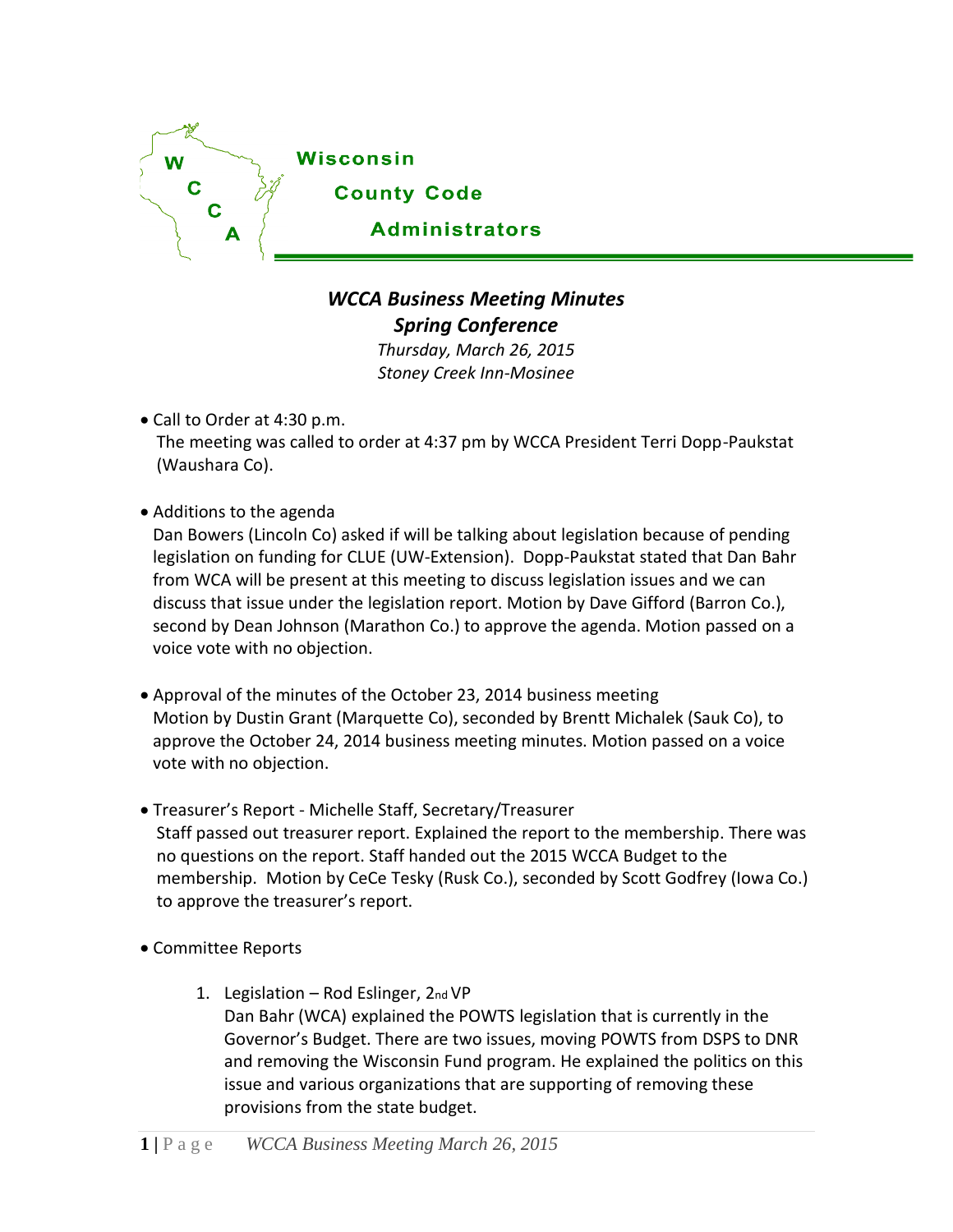Bowers explained that funding for Lynn Markham (CLUE) under the nonpoint pollution funding from DNR is proposed to be removed, thereby eliminating the funding for the education of Zoning Committees, Zoning Staff, etc. Motion by Tom Bergman (Iron Co.), seconded by Bowers, for WCA to looking into the Center of Land Use funding for Lynn Markham's position. There was a discussion with the membership on where the funding was located in the budget. In addition, there was a discussion about how UW-Extension Basin Educators funding would be eliminated. Motion passed on a voice vote with no objection.

2. NR 115/Shoreland Wetlands Committee – Dan Everson, Chair Dan Bowers, Liaison to WWA

Everson gave an update on the Shoreland Wetland Committee in regards to the guidebook. It is almost completed. All chapters were reviewed, but diagrams will be updated. The committee will get in touch with Lynn Markham as she was very instrumental in the creation of the original guidebook. Everson stated he is personally monitoring LRB 1124 in regards to proposed shoreland changes. Everson expressed concerns that counties are using the guide book because a lot of time and expense has gone into it over the past 5 years. It was suggested the district reps distribute the guidebook to their counties.

- 3. Zoning Leadership Training Report Executive Board There will be a fall session for the leadership training. It will depend on Lynn Markham time and availability. The WCCA will be looking into this further in the summer for preparation for Fall Conference.
- 4. DSPS/POWTS Committees Chris Olson, Chair No additional report.
- 5. Executive Guidebook Committee-Karl Jennrich, Chair The executive board will be updated over the next year. Dopp-Paukstat asked the membership to review it and volunteer to be a district rep.
- 6. Awards/Scholarship Committee –Michelle Staff, Chair Staff gave a brief report. A raffle will be given this fall to add to the scholarship fund.
- 7. Webpage/DeCoder Dusty Grant, Coordinator Grant gave a report. DeCoder will be out next week. Grant mentioned that in order to go on Google Groups the policy of WCCA is to use your work e-mail address. Grant mentioned that some want to use their personal accounts. Becky Frisch (Marathon Co.) would ask the Executive Board look at that policy and discuss it.